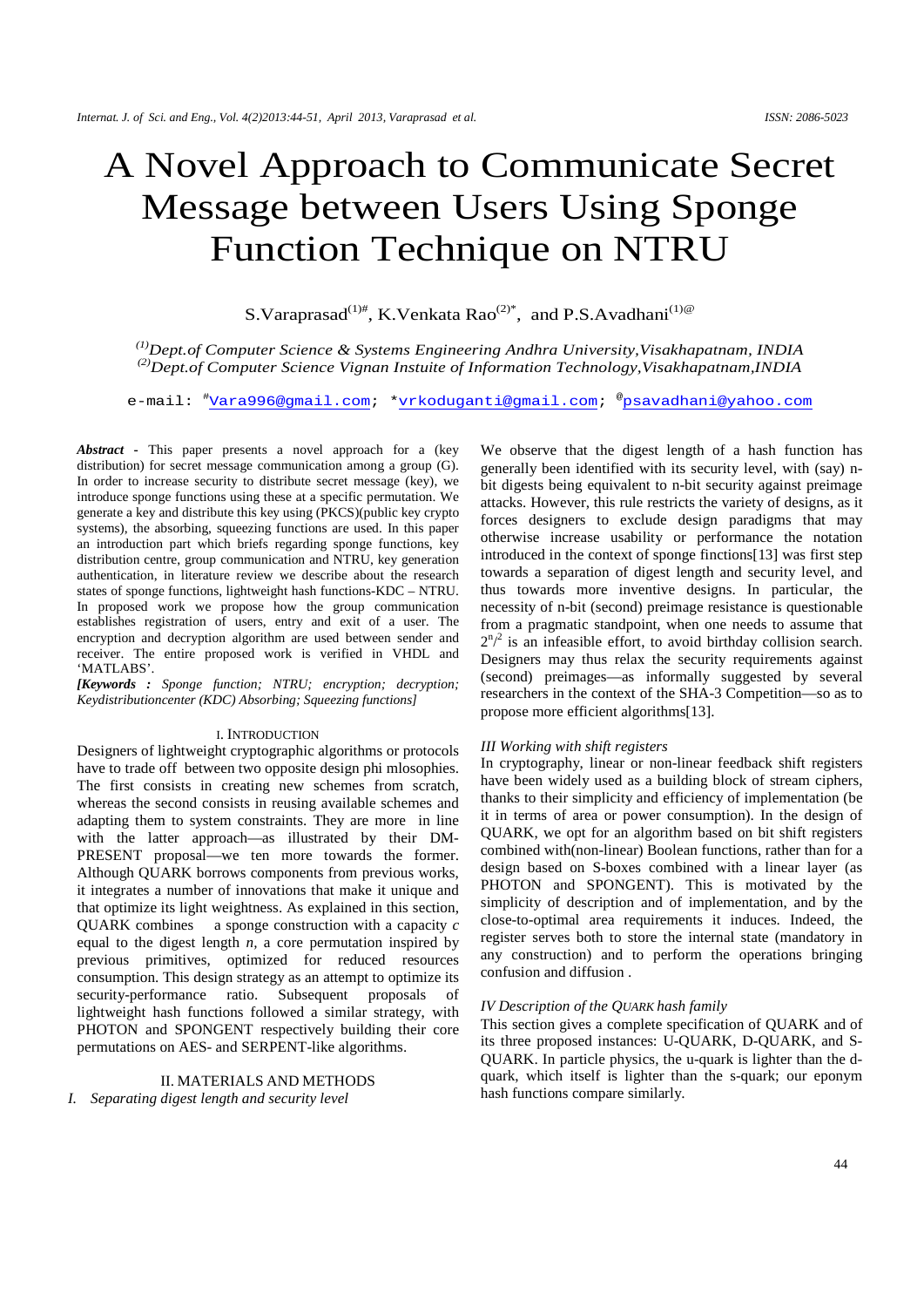*Internat. J. of Sci. and Eng., Vol. 4(2)2013:44-51, April 2013, Varaprasad et al. ISSN: 2086-5023*



**Fig.1** Sponge Construction of a 4-block padded Message

#### **2..Sponge construction**

QUARK uses the sponge construction, depicted in Fig. 1, and a 6-bit permutation  $P$  (that is, a bijective function over  $\{0,1\}^b$ ). Following the notations introduced a QUARK instance is parameterized by a *rate* (or block length) r, a *capacity* c, and an *output length n*. The *width b = r+c of a* sponge construction is the size of its internal state. We denote this internal state *s =*   $(S_0, \ldots, S_{b-1})$ , where  $S_0$  is referred to as the *first* bit of the state. Given a predefined initial state of b bits (specified for each instance of Quark) the sponge construction processes a message m in three steps [4].

- 1. **Initialization:** the message is padded by appending a '1' bit followed by the minimal (possibly zero) number of '0' bits to reach a length that is a multiple of *r.*
- 2. **Absorbing phase:** the r-bit message blocks are XOR's with the last *r* bits of the state (that is  $S_{b-r}$ ,  $\ldots S_{b-2}$ ,  $S_{b-1}$ ) interleaved with applications of the permutation *P.* The absorbing phase starts with an XOR between the first block and the state, and it finishes with a call to the permutation *P.*
- 3. **Squeezing phase:** the last *r* bits of the state are returned as output, interleaved with applications of the permutation *P,*  until *n* bits are returned. The squeezing phase starts with the extraction of *r* bits, and also finishes with the extraction of *r* bits.

## **2.1.Permutation**

As depicted in Fig. the internal state of *P* is viewed as three feedback shift registers (FSRs) two non-linear ones (NFSRs) of b/2 bits each, and a linear one (LFSR) of [log 4b] bits. The state at epoch  $t \geq 0$  is thus composed of

a. AnNFSRX of b/2bits, denoted  $X^t = (X_0^t, \ldots, X_{b/2-1}^t)$ .

- **b.** An NFSR*Y* of  $b/2$  bits, denoted  $Y^t = (Y_0^t, ..., Y_{b/2}^t,$  $10g\sqrt{4b-1}$
- c. An LFSR *L* of [log 4b] bits,denoted  $L^t = (L_0^t \dots L_{log4b-1}^t)$
- d. Given a b-bit input, *P* proceeds in three stages, as described below.
- e. Initialization. Upon input of the b-bit internal state of the sponge construction  $s = (S_0, \ldots, S_{b-1}), P$  initializes its internal state as follows:
- *X* is initialized with the first b/2 input

bits: $(X_0^0, \ldots, X_{b/2-l}^0) := (s_0, \ldots, s_{b/2-l})$ .

*Y* is initialized with the last b/2 input

bits:  $(Y_0^0, \ldots, Y_{b/2-1}^0) := (s_{b/2}, \ldots, s_{b-1}).$ *L* is initialized to the all-one string:  $(L_0^{0}, \ldots, L_{\lfloor \log 4b \rfloor - 1}^{0}) = (1, \ldots, 1).$ 

#### 4. **State update**

From an internal state  $(X^t, Y^t, L^t)$ , the next state  $(X^{t+1}, Y^{t+1},$  $L^{t+1}$ ) is determined by clocking the internal mechanism as follows

- a. The function h is evaluated upon input bits from  $X^t$ ,  $Y^t$ , and L<sup>t</sup>, and the result is written  $h^t := h(x^t, Y^t, L^t)$ .
- b. *X* is clocked using  $Y_0^T$ , the function *f*, and *h<sup>t</sup>*:
- c.  $(X_0^{t+1}, \ldots, X_{b/2-1}^{t+1}) := (X_1^t, \ldots, X_{b/2-1}, Y_0^t + f(X^t) + h^t).$
- d. *Y* is clocked using the function *g* and *H=*  $(Y_0^{t+1}, \ldots, Y_{b/2-1}^{t+1}) := (Y_1^{t}, \ldots, Y_{b/2-1}, g(Y^t) + h^t).$
- e. *L* is clocked using the function *p:*  $(L_0^{t+1}, \ldots, L_{\lfloor \log 4b \rfloor - 1}) := (L_1^t, \ldots, L_{\lfloor \log 4b \rfloor - 1}^t, p(L^t)).$

## Table 1 summarizes the parameters of the three instances proposed.

U-QUARK is the lightest flavor of QUARK. It was designed to provide 128-bit preimage resistance and at least 64-bit security against all other attacks, and to admit a parallelization degree of 8. It has parameters  $r=8$ ,  $c=128$ ,  $b=136$ ,  $n=136$ .



**Function** *f.* Given a 68-bit register*,x,f* returns:-  $X_0+X_9+X_{14}+X_{21}+X_{28}+X_{33}+X_{37}+X_{45}+X_{50}+X_{5+}X_{55}X_{59}$ *+X33X37+X9X15+X45X52X55+X21+X28+X33* 

*X9X28X45X59+X33X37X52X55+X21X28X33+*X9X28X45X59+

X*33X37X52X55+X15X21X55X59+X37X45X52X55X59+* 

 $X_{37}X_{45}X_{52}X_{55}X_{59+}X_{9}X_{15}X_{21}X_{28}X_{33}+X_{21}X_{28}X_{33}X_{37}X_{45}X_{52}$ 

D-QUARK is the second-lightest flavor of QUARK. It was designed to provide 160-bit preimage resistance and at least 80-bit security against all other attacks, and to admit a parallelization degree of 8. It has parameters  $r = 16$ ,  $c = 160$ , *b =* 176, *n =* 176.

**Function** *f*. D-QUARK uses the same function / as U-QUARK, but with taps 0, 11, 18, 19, 27, 36, 42, 47, 58, 64, 67, 71, 79 instead of 0, 9, 14, 15, 21, 28, 33, 37, 45, 50, 52, 55, 59, respectively.

S-QUARK is the heaviest flavor of QUARK. It was designed to provide 224-bit preimage resistance and at least 112-bit security against all other attacks, and to admit a parallelization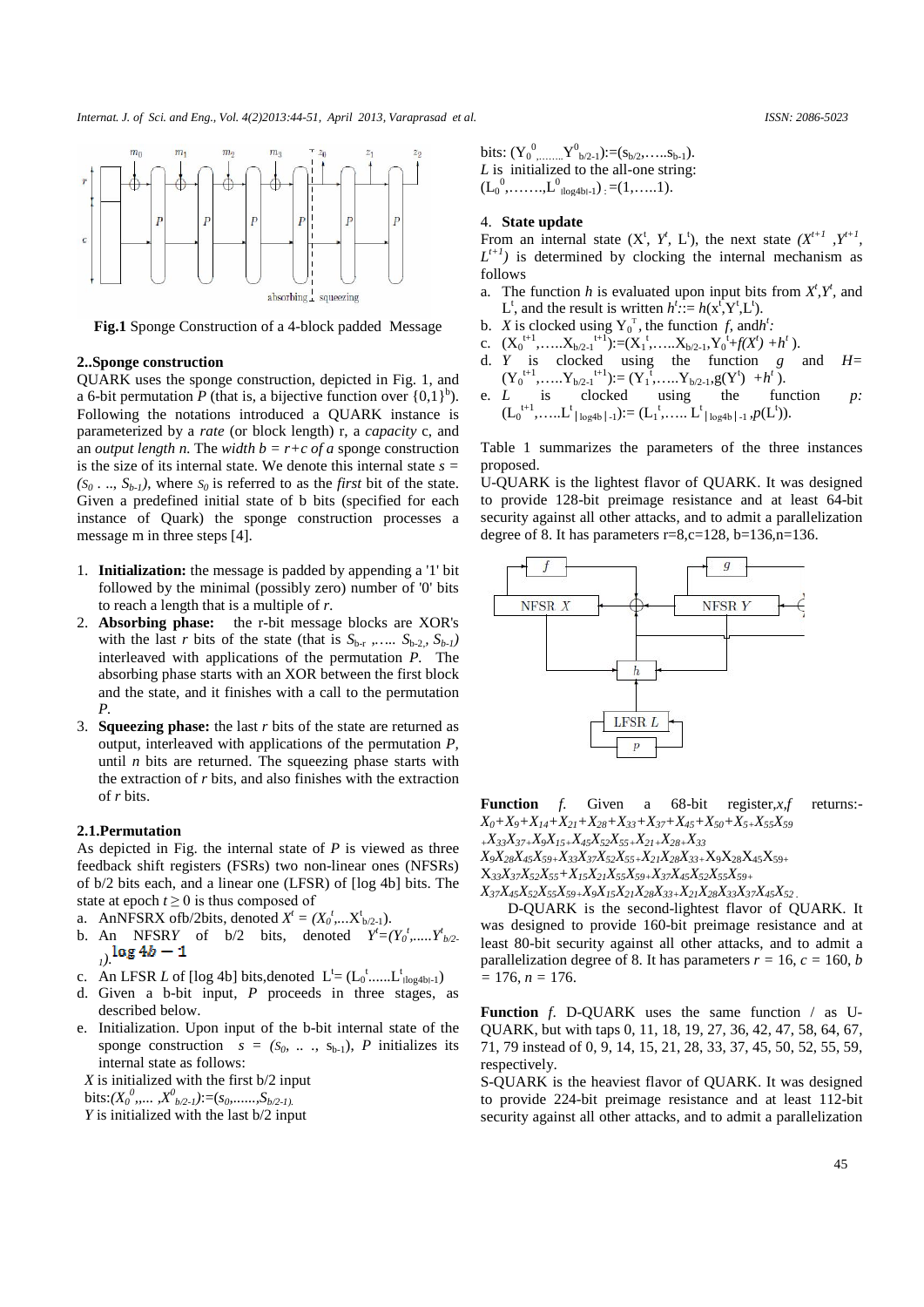degree of 16. It has parameters  $r = 32$ ,  $c = 224$ ,  $b =$ 256,  $n = 256$ .

**Function** *f*. S-QUARK uses the same function / as U-QUARK, but with taps 0, 16, 26, 28, 39, 52, 61, 69, 84, 94, 97,103,111 instead of 0, 9, 14, 15, 21, 28, 33, 37, 45, 50, 52, 55, 59, respectively.

## **3.Keying QUARK**

As a sponge function, all results known on the sponge construction apply to QUARK. This includes proofs of security for keyed modes of operation, as described in . A keyed sponge function processes its input by simply hashing the string composed of the key followed by the said input. The following primitives can then be realized:

Message authentication code (MAC);

Pseudorandom generator;

Stream cipher;

Random-access stream cipher;

Key derivation function.

Furthermore, the QUARK instances can easily be modified to operate in the *duplex construction* (a variant of the sponge construction), to allow the realization of functionalities as authenticated encryption or

## **3.1.A Brief Description of the Present Block Cipher**

Present is a 31-round SPN structure block cipher with block size of 64 bits, the cipher is described in fighre-. It supports 80 and 128 –bit secret key. Firstly, the plaintext Xored subkey K<sup> $+$ </sup> as the input of the  $1<sup>st</sup>$  round alter 31 rounds iterations, the 31 $<sup>st</sup>$ </sup> round output Xored with the subkey  $K^{32}$  is the cipher text.

**Encryption Procedure.** Each encryption round consists of the following 3 steps :-

- (1). Add RoundKey –AK : At the beginning of each round 64 bits output of the last round function is Xored with the subkey.
- (2) SBoxlayer–SL: The SL function  $\{0,1\}$  maps input  $(x_{0,1,1,1,2,1,2,1,3})$  to output  $(y_{0,1,1,1,2,1,3})$ , 16 identical 4-bit Sboxes are used in parallel. The Boolean function of S-box
- is  $y_{0} = x_0 + x_2 + x_3 + x_1x_2$ . (3) Player PL : the i<sup>th</sup> bit is moved to bit position P(i) by a constant permutation table Figure 1.Overview of Present Encryption Algorithm

# **4***. KEY DISTRIBUTION*

Cryptography has for a long time conformed to the idea that the techniques used to protect sensitive data had themselves to be kept secret. Such principle, known as "cryptography by obscurity" has however become inadequate in our modern era. Cryptography, that has developed as a science in the 1970s and 1980s allowed to move away from this historical picture and most of the modern cryptographic systems are now based on publicly announced algorithms while their security lies in the use of secret keys

Distributing keys among a set of legitimate users while guaranteeing the secrecy of these keys with respect to any potential opponent is thus a central issue in cryptography, known as the *Key Establishment Problem.*



Fig 3. Over view of Present Encryption Algorithm

There are currently five families of cryptographic methods that can be used to solve the Key Establishment Problem between distant users:

- 1. Classical Information-theoretic schemes
- 2. Classical public-key cryptography
- 3. Classical computationally secure symmetric-key cryptographic schemes
- 4. Quantum Key Distribution
- 5. Trusted couriers

We will present how each of those cryptographic families can provide solutions to the Key Establishment problem and discuss, in each case, the type of security that can be provided. We will also consider a sixth type of Key Establishment schemes: hybrid schemes built by combining some of the methods listed above.

## **4.1.Key Establishment based on public-key cryptography:-**

As shown by Whitfield Diffie and Martin Hellman in 1976 , public-key cryptography can be used to establish a shared secret key over an unprotected classical communication channel, without using a prior shared secret. It thus provides a practical way to implement key distribution over open networks.

**4.1.1.Security of public-key cryptography** Current asymmetric classical cryptographic schemes, such as RSA, are based on the difficulty to compute logarithms within a finite field. Today's implementations of RSA require to use private and public keys of at least 1024 bits, in order to offer a reasonable security margin against the computational efforts of an eavesdropper<sup>1</sup>, and asymmetric keys of 2048 bits are preferable. It is also important to note that most of the currently used public-key cryptographic schemes (for example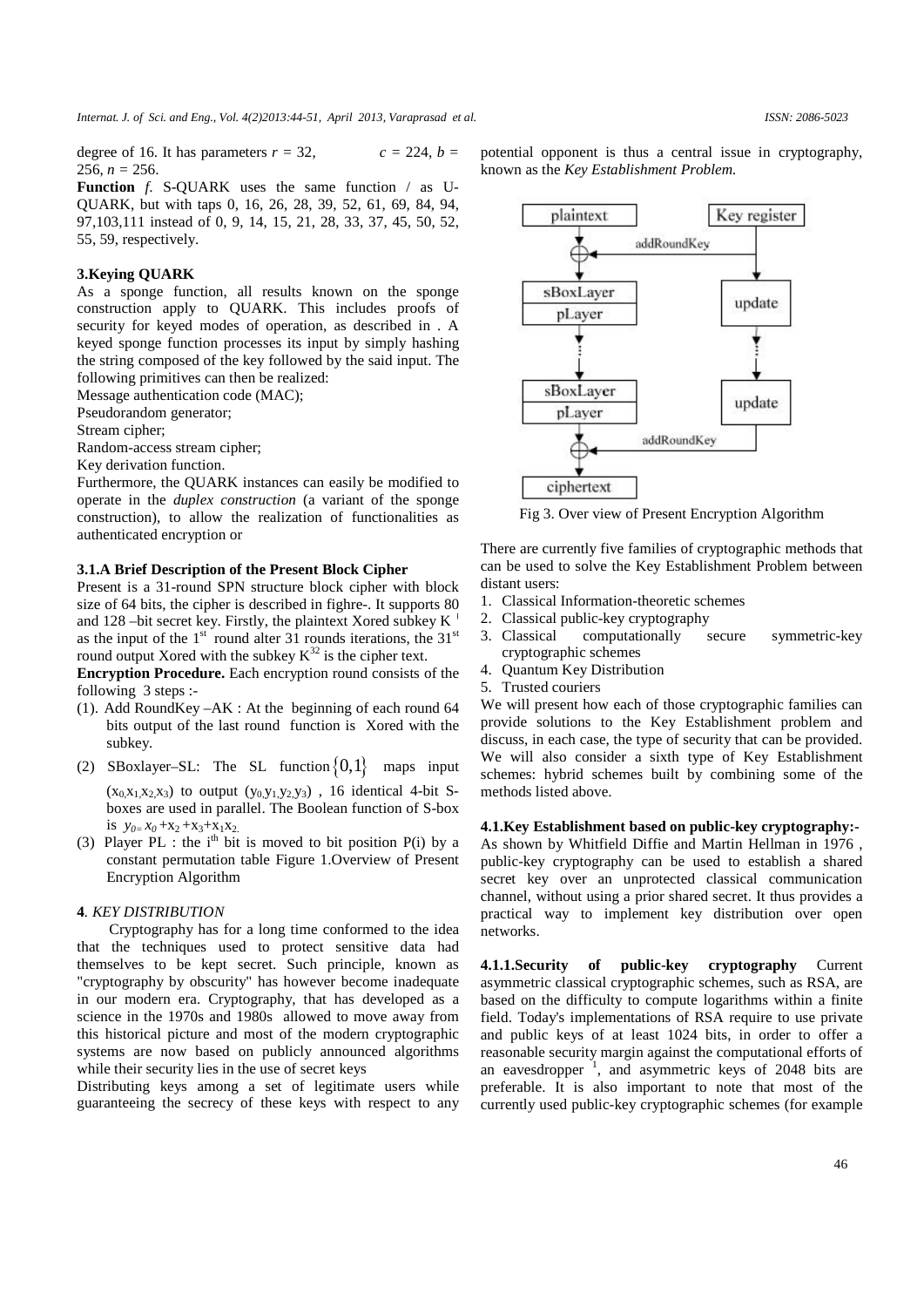RSA) could be cracked in polynomial time with a quantum computer: this results from Shor's algorithm for discrete log and factoring, that has a complexity of  $O(n^3)$  [13].

**4.1.2. Performance of public-key cryptography.** Making the computations relative to the asymmetric cryptographic protocols (over keys longer than 1024 bits) is a rather computational intensive and time-consuming task. The performance of RSA-based key distribution implementations depend heavily on hardware : for RSA 2048 implemented on a recent PC (Pentium IV with a 2.1 GHz processor running under Windows XP), the computations needed for one key exchange (essentially one RSA encryption and one decryption) take roughly 30 ms *.* The same key exchange would be approximately 10 times faster (thus in the ms range) on dedicated coprocessors and 10 times slower (in the time range of a few tens of a second) on smart card coprocessors , Because of those relatively low exchange rates, public-key cryptography is most commonly used solely for initial session key distribution (in network protocols like SSL for example), and classical symmetric-key cryptography is then generally used for symmetric encryption and/or authentication of data.

## **4.1.3.ClassicalComputationally Secure Symmetric key Cryptography and key Establishment**

Symmetric-key cryptography refers to cryptography methods in which both the sender and receiver share the same key. Symmetric-key encryption was the only kind of encryption publicly known until the discovery of public-key cryptography in 1976. Symmetric-key ciphers are used to guarantee the secrecy of the encrypted messages. The modern study of symmetric-key ciphers relates mainly to the study of block ciphers and stream ciphers and to their applications. AES is a block cipher that had been designed by a team of Belgium cryptographers (Joan Daemen et Vincent Rijmen) and has been adopted as an encryption standard by the US government (in replacement of DES). Block ciphers can be used to compute Message Authentication Codes (MACs) and can thus also be used to guarantee integrity and authenticity of messages. Stream ciphers, in contrast to the block ciphers, create an arbitrarily long stream of key material, which is combined with the plaintext bit-by-bit or character-bycharacter, somewhat like the One-Time-Pad. We will not consider stream ciphers in the remaining part of this subsection, since, unlike block ciphers, they cannot be easily used to perform Key Establishment.

**4.1.4..Key Establishment** based **on Classical Computationally.** Secure Symmetric-Key Cryptography Key Establishment can be realised by making use of only symmetric-key cryptographic primitives. Indeed, the combination of a symmetric-key encryption scheme with a symmetric-key authentication scheme allows one to build a Key Establishment primitive. Provided that a secret key is previously shared, symmetrically, by Alice and Bob, one can use a symmetric-key cipher to encrypt a message that will

constitute the secret key for the key distribution protocol (this message can be random or not). Part of the previously shared symmetric key material can also be used to symmetrically compute (on Alice's side) and check (on Bob's side) a message authentication tag. Key Establishment based on symmetric-key cryptographic primitives are always based on a pre-established symmetric secret, needed for authentication. In this sense, they only allow *Key Expansion* more than *Key Establishment.*

**4.1.5. Security of classical computationally** secure symmetric-key cryptography. The security of key distribution based on classical symmetric-key cryptography depends on the security of the cryptographic primitives that are used, and on the composability of those crypto primitives. Shannon has proven that there is no unconditionally secure encryption scheme which requires less key than a One-Time Pad, i.e., the number of key bits is at least as large as the length of the message . Hence, if we consider the possibility of building an unconditionally secure symmetric key expansion scheme, i.e., a method to symmetrically generate secret key out of a short initial symmetric shared secret key, the former results from Shannon tell us that such a scheme is impossible to achieve in the framework of classical cryptography. This is a fundamental limitation of any communication scheme relying solely on the exchange of classical messages since, in contrast to quantum messages, classical messages can be copied without errors. It is however possible to use classical symmetric-key encryption and authentication schemes, that are not unconditionally secure, to build a Key Establishment scheme. AES can for example be used for symmetric-key encryption and can be also used to compute message authentication codes (using AES-MAC). Note that the security model that applies to such symmetric-key classical encryption schemes (symmetric-key block ciphers and stream ciphers) is not unconditional security (the entropy of the key is smaller than the entropy of the message) and not even "provable computational security" (based on some proven upper bounds or on some equivalence between the complexity of the cryptanalysis of a given cipher and another well-studied problem<sup>2</sup>). The security model that applies to classical symmetric-key cryptography can be called "practical computational security": a cryptographic scheme is considered "practically computationally secure" if the best-known attacks require too much resource (such as computation power, time, memory) by an acceptable margin The main problem with such a security model is that it is unable to guarantee anything about yet unknown attacks . There are no publicly known efficient quantum attacks on classical symmetric-key cryptographic schemes (but no proof that efficient attacks cannot be found), and the crypt-analysis of symmetric-key classical cryptography on a quantum computer reduces to exhaustive search. Here a quantum computer would thus still give an advantage: the complexity of exhaustive search in a unsorted database of *N* elements is of *O(N)* on a classical computer but only of *O(VN)* on a quantum computer.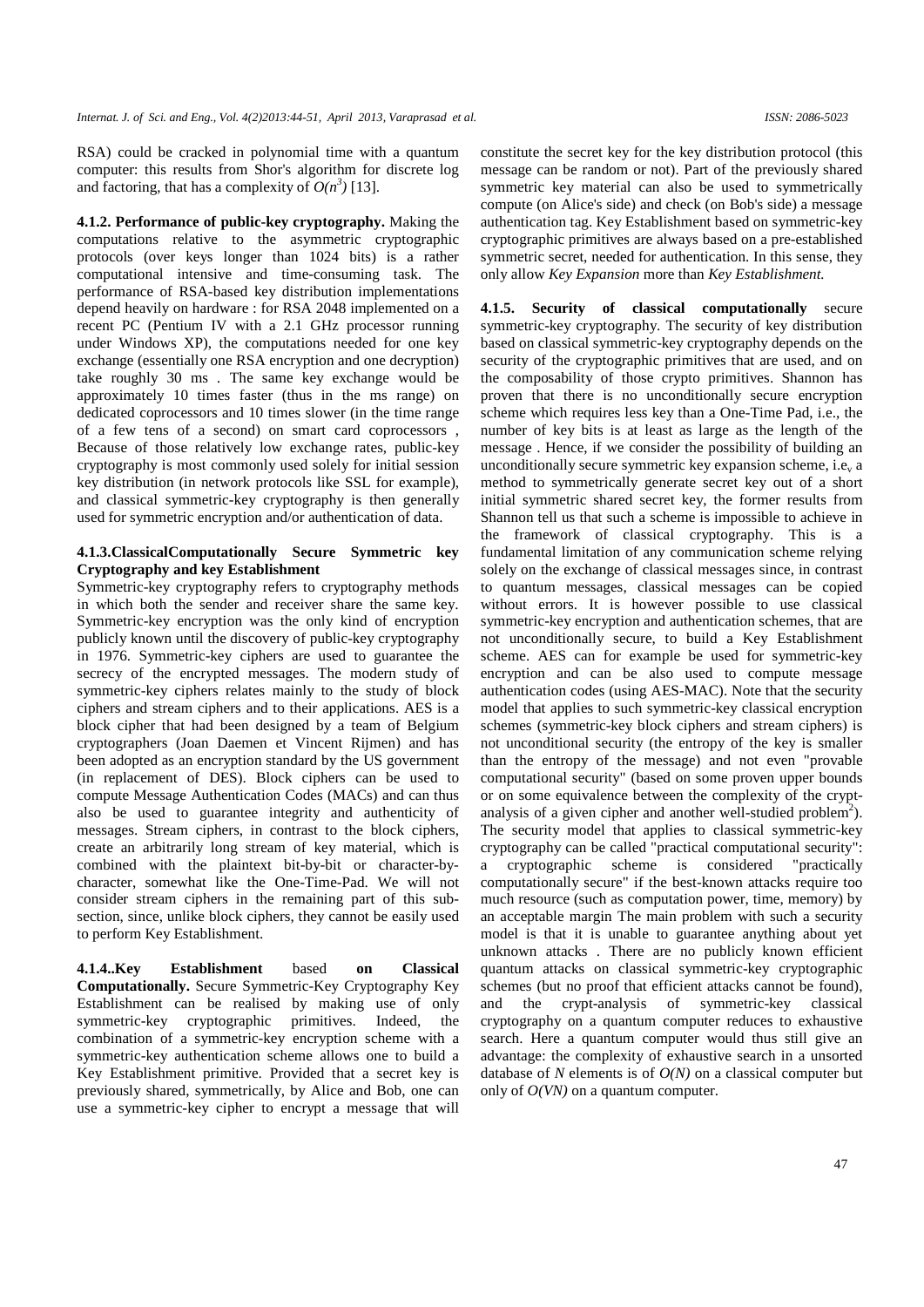*Internat. J. of Sci. and Eng., Vol. 4(2)2013:44-51, April 2013, Varaprasad et al. ISSN: 2086-5023*

Performances In terms of performance, symmetric-key classical cryptography is much faster and less computational intensive than asymmetric cryptography<sup>3</sup>. In terms of speed, there are now 128-bit AES encryptors able to encrypt data at rates in the Gbit/s range , This is the reason why it is widely preferred to use symmetric-key schemes for encryption and/or authentication over currently deployed communication networks. AES is currently the chosen standard for symmetrickey classical block ciphers. Under the assumption that the best way to break a symmetric-key cryptographic scheme is exhaustive search within the key space<sup>4</sup>, then, a symmetric key modulus of 77 bits is roughly comparable, in terms of computational requirements, to an asymmetric key modulus of 2048 bits . Note that doubling the length of a symmetric key implies squaring the computational efforts needed for exhaustive search; on the other hand, the computational efforts scale not as fast with key length in the case of asymmetric cryptography.

#### **5.NTRU**

Description of NTRU :- NTRU is based on the algebraic structures of certain polynimal rings.The 'hard problem" on which NTRU is based is the Short Vector Problem (finding a short vector in a lattice).

- a. Notation. Before we proceed, we set some notation. The following are all part of the domain parameters for an implementation of NTRU.
- *n*The dimension of the polynomial ring used in NTRU. (The polynominals will have degree n-1.)
- *p* A positive integer specifying a ring  $Z<sub>P</sub>Z$  over which the coefficients of a certain product of polynomials will be reduced during the encryption and decryption processes.
- *q* A positive integer specifying a ring Z/<sub>a</sub>Z over which the coefficients of a certain product of polynomials will be reduced during the encryption and decryption processes, also used in the construction of the public key.
- *k* A security parameter which controls resistance to certain types of attack including plain text awareness.
- $d_f$  The distribution of the coefficients of the polynomial *f*, below (*f* is part of the private key).
- *dg* The distribution of the coefficients of the polynomial *g, below(g* is used to construct the public key).
- *dr* The number of 1s and -1s used in a certain random polynomial r, below , in the encryption process.

We will also use the following notation.

- *f* A polynomial in  $Z^{[X]} (X^{n-1})$
- $f_n$  A polynomial in  $Z^{[X]}/(p, X^{n-1})$ this is part of the private key). This polynomial is obtained by reducing the coefficients of *f* modulo p.
- $f_q$  A polynomial in  $Z^{[X]}/(q, X^n-1)$ . This polynomial is obained by reducing the coefficients of  $f$  modulo  $q$ .
- *L<sub>f</sub>* The set of polynomials in  $Z^{[X]} / (x^n 1)$  whose coefficients satisfy  $d_f$

A polynomial in  $Z^{[X]} / (q, X^n - 1)$  (used with  $f_q$  to construct the public key).

- $L_g$  The set of polynomials in  $Z^{[X]} / (x^n-1)$  whose cofficients satisfy  $d_e$
- $L_r$  The set of polynomials in  $Z^{[X]} / (x^n-1)$  whose coefficients satisfy *dr* .
- *fp -1* The inverse of  $f_q$  in  $Z^{[X]} / (q, X^{n-1})$ .
- *h* The public key, a polynomial in  $Z^{[X]}/(q, X^{n-1})$ .
- *r* A polynomial in  $Z^{[X]}$  (q,X<sup>n</sup>-1 (used with *h* to encode a message).
- *m* The plaintext message, a polynomial in  $Z^{[X]} / (p, X^n 1)$ .
- *e* The encrypted message, a polynomial in  $Z^{[X]}/(q, X^{n-1})$ .
- *G* A *generating function* (defined below).
- *H* A *hashing function (*defined below).

Case 2 and 3 show that none of the operations used in the key generation process is effective if the cipher key is made of all 0's or all 1's. These types of cipher keys need to be avoided, as discussed in Chapter 6.

S-DES is very vulnerable to brute-force attack because of its key size (10bits)

Throughout this paper, we work in the ring

$$
R = \oint_{R} [X]/(x^{n} - 1)
$$
  
 An element  $f \in R$  will be written as a polynomial or a vector.

$$
f = \sum_{i=0}^{n-1} f_i x^i = [f_0, f_1, \dots, f_{n-1}]
$$

We write  $*$  to denote multiplication in R. This star multiplication is given explicitly as a cyclic convolution product,

$$
f * g = h_{\text{with}}
$$

$$
h_{k} = \sum_{i=0}^{k} f_{i} g_{k-i} + \sum_{i=k+1}^{n-1} f_{i} g_{n+k-i} = \sum_{i+j=k \bmod n} f_{i} g_{j}.
$$

When we do a multiplication modulo (say) q, we mean to reduce the coefficients modulo q, so the result lies in

$$
\mathfrak{C}\left[X\right]/\left(q,X^{n}-1\right).
$$

Remark. The naive computation of a product  $f * S$  requires

 $n^2$  multiplications. However, in a typical product used by NTRU, one of  $f$  or  $g$  has small coefficients that are all  $0's$ and  $\pm 1$ 's, so  $f * g$  may be computed extremely rapidly. Further, for large values of  $n$  one may choose  $n$  to be highly divisible by 2, in which case the convolution product can be computed in  $O(n \log n)$  operations by using Fast Fourier Transforms.

In addition to this convolution product, there are two other operations we need to define on rings of polynomials. These are a generating function and a hashing function. They are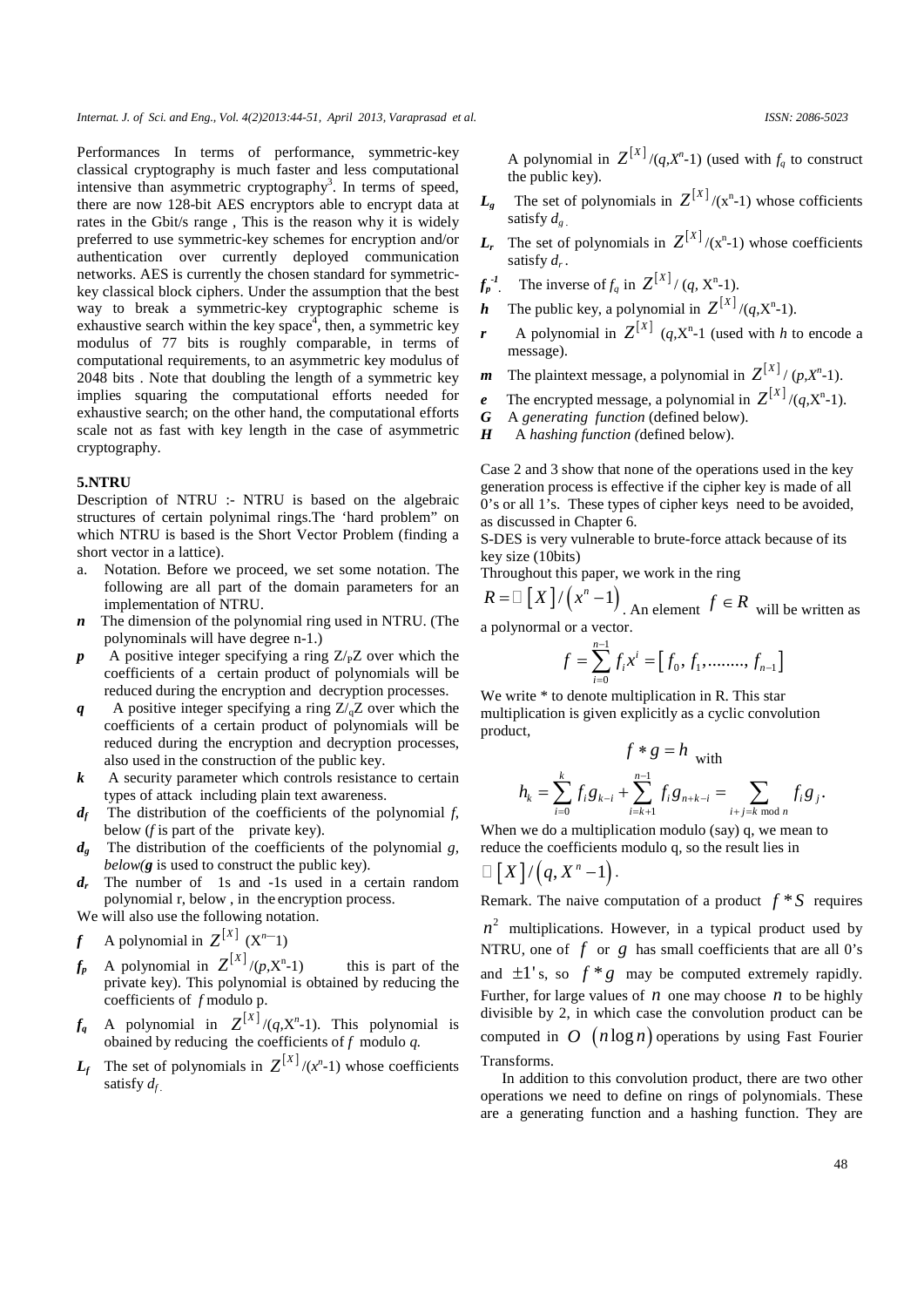required in order to build a digital envelope into the NTRU protocol. We first let

 $P_n(n) =$ {polynomials of degree at most  $n-1$  with mode *p* coefficients}, and we will write.

 $[g]_p$  {  $g$  with its coefficients reduced modulo  $p$  into the

range
$$
(-p/2, p/2)
$$
 }.

We may now describe more precisely what we mean by a generating function G and a hashing function H,

$$
G: P_p(N) \to P_p(N) \text{ and}
$$
  

$$
H: P_p(N) \times P_p(N) \to P_p(K)
$$

These should be easy to compute, highly non-linear and unpredictable. There are numerous examples of such functions, constructed out of shits and other primitive operations, in the literature.

The NTRU PKC digital, envelope depends on the choice of the functions G and H, and on an integer k. The probability of forging a valid ciphertext will be  $p^{-k}$ .

Remark : The original presentation of NTRU [HPS] did not suggest the use of a digital envelope (i.e., in the present discussion, both G and H would be functions which, no matter what the input, produce an output of 0). This provides an insecure digital envelope as described in [NT7] (cf.[BKS]).

Key Creation. To create an NTRU key, Bob randomly choose 2 polynomials  $f \in L_f$  and  $g \in L_g$ . The polynomial  $f$  must satisfy the additional requirement that it have inverses modulo q and modulo p. For suitable parameter choices, this will be true for most choices of *f* (see [NT9]), and the actual computation of these inverses is easy using a modification of the Euclidean algorithm (see [NT1, NT14] for details). As noted above, we will denote these inverses by  $f_q^{-1}$  and  $f_p^{-1}$ , that is

1) 
$$
f_q^{-1} * f \equiv 1 \mod q
$$
 and  $f_p^{-1} * f \equiv 1 \mod p$   
Bob next computes the quantity

$$
h \equiv p f_q^{-1} * g \mod q.
$$

Bob's public key is the polynomial *h* . Bob's private key is the polynomial *f* , although in practice he will also want to store  $f_p^{-1}$ . For an extremely efficient algorithm to compute  $f_p^{-1}$  and  $f_q^{-1}$ , please see [NT14]; for an efficient algorithm for multiplication, please see [NT10]

*Encryption.* We now describe how Alice wraps and sends a message to Bob using Bo's NTRU public key  $h$ . Alice chooses her plaintext *m* from the set

$$
m\in P_p(n-k)
$$

She also choosen a random polynomial  $r \in L$ . She computes

$$
e \equiv r \ast h + \left[ m + H \left( m, \left[ r \ast h \right]_p \right) X^{n-k} + G \left( \left[ r \ast h \right]_p \right) \right]_p
$$

 $(mod q)$ 

Sender then sends  $e$  to Receiver.

**6.1. Decryption.** Suppose that Bob has received the message *e* from Alice and wants to decrypt it using his private key *f* . To do this efficiently, Bob should have precomputed the polynomial  $f_p^{-1}$  described in Section 1.1.

In order to decrypt  $e$ , Bob first computes the temporary polynomial *a* by

 $a \equiv f^*e$  mod q, Throughout this paper, we work in the ring  $R = Z^{[X]} / (X^{n-1})$ . An element  $f \in R$ 

Will be written as a polynomial or a vector.

 $f =$   $4i = 0$   $\frac{1}{i}x^{i} = [f_{0}, f_{1}, \dots, f_{n-1}]$  where he chooses the coefficients of  $\alpha$  in the interval from  $\frac{-q}{2}$  to  $q/2$ . Now treating *a* as polynomial with integer coefficients, Bob computes the temporary polynomial  $t \in \mathfrak{C}[X]/(p, X^n-1)$  $t = f_p^{-1} \otimes a$  (mod *P*),

Further computes the two temporary quantities  $b = e - t$ 

$$
\pmod{P} \text{ and } c \equiv t - G(b) \pmod{P},
$$

And then writes  $c$  in the form  $c = c^{n} + X^{n-k}$  with  $\deg(c') < n-k$  and  $\deg(c<sup>r</sup>) < k$ .

(Note that the quantity  $\hat{b}$  is supposed to play the role of  $[r * h]_{p}$ . Finally, he compares the quantities.

$$
c^{\dagger} \text{ and } H(c^{\dagger},b).
$$

If they are the same, he accepts  $\mathcal{C}$  as a valid decryption. Otherwise he rejects the message as invalid.

*Remark.* For appropriate parameter values, there is an extremely high probability that the decryption procedure will recover the original message. However, some parameter choices may cause occasional decryption failure, so one should probably include a few check bits in each message block. The usual cause of decryption failure will be that the message is improperly centered. In this case Bob will be able to recover the message by choosing the coefficients of  $a \equiv f \otimes e$  mod *q* in a slightly different interval, for example from  $-q/2 + x$  to  $q/2 + x$  for some small (positive or negative) value of  $\overline{x}$ . If not value or  $\overline{x}$  works, then we say that we have *gap failure* and the message cannot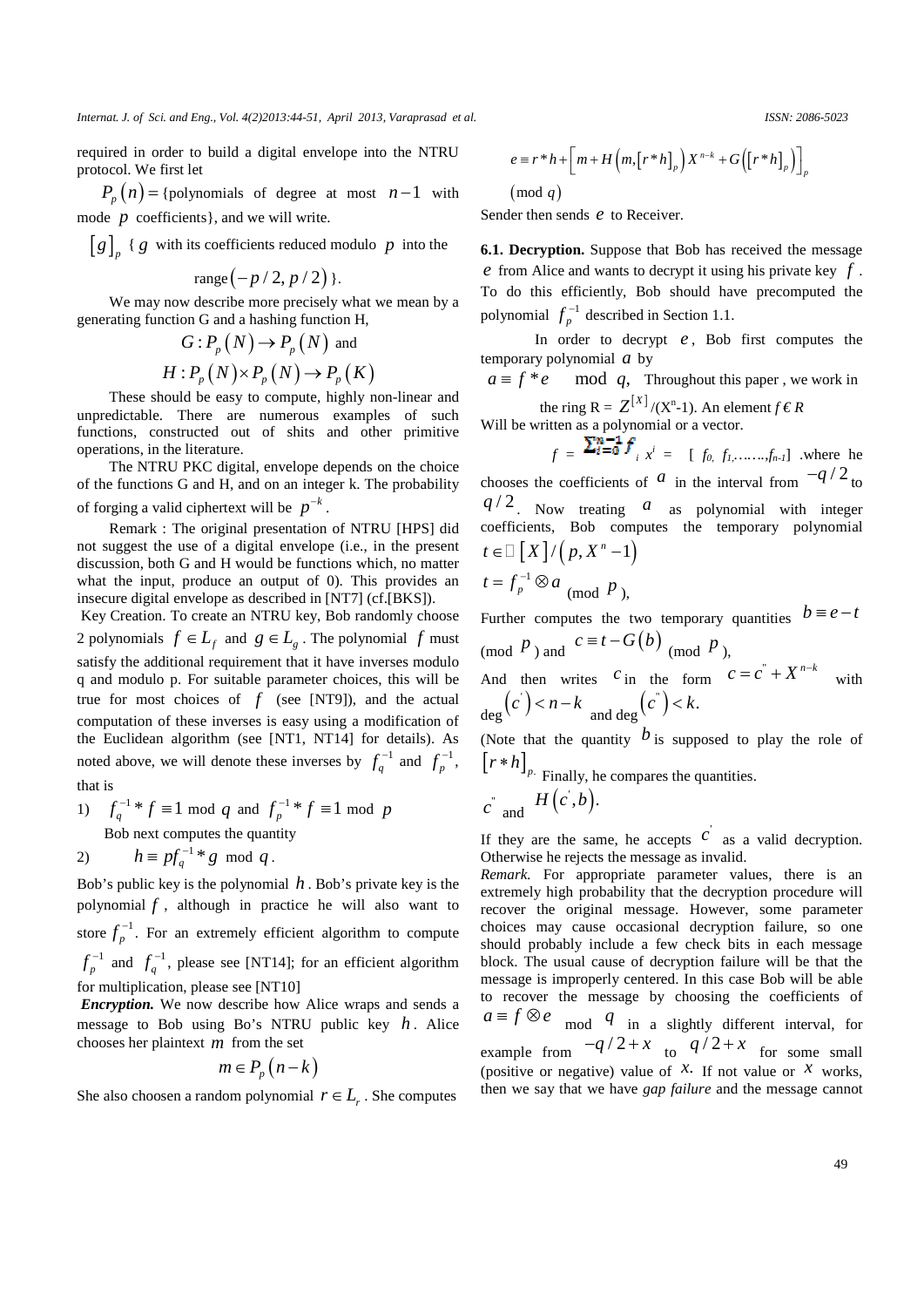be decrypted as easily. For well-chosen parameter values, this will occur so rarely that it can be ignored in practice.

**6.Why Decryption Works.** The polynomial  $a$  that Bob computes satisfies

$$
a \equiv f \otimes e
$$
  
\nmod  $q$ )  
\n
$$
= f \otimes pr \otimes f_q^{-1} \otimes g +
$$
  
\n
$$
f \otimes \left[ m + H \left( m, \left[ r \otimes h \right]_p \right) X^{n-k} + G \left( r \otimes h \right]_p \right]_p
$$
  
\nmod  $q$   
\nFrom (1),

$$
= pr \otimes g + f \otimes
$$
  
\n
$$
\left[ m + H \left( m \left[ r \otimes h \right]_p \right) X^{n-k} + G \left( \left[ r \otimes h \right]_p \right) \right]_p
$$
 From (2).

Consider this last polynomial. For appropriate parameter choices, we can ensure that (almost always) all of its coefficients lie between  $-q/2$  and  $q/2$ , so that it doesn't change if its coefficients are reduced modulo  $q$ . This means that when Bob reduces the coefficients of  $f \otimes e$  modulo *q* into the interval from  $-q/2$  and  $q/2$ , he recovers *exactly* the polynomial.  $a = pr \otimes a + f \otimes$ 

$$
\left[n+H\left(m\left[r\otimes h\right]_{p}\right)X^{ni-k}+G\left(\left[r\otimes h\right]_{p}\right)\right]_{p} \text{ in } R.
$$

Reducing *a* modulo *P* then gives him the polynomial

$$
f\otimes \left[m+H\left(m,\left[r\otimes h\right]_{p}X^{n-k}+G\left(\left[r\otimes h\right]_{p}\right)\right]_{p}\right]_{n}R,
$$

And then multiplying by 
$$
f_p^{-1}
$$
 produces  
\n $t = m + H(m, [r \otimes h]_p)X^{n-k} + G([r \otimes h]_p)$  in

$$
\mathfrak{C}\left[X\right]/\left(p,X^{n}-1\right).
$$

Thus when Bob computes  $b = e - t$  above, he is really recovering  $b = r \otimes h$ .

Therefore his computation of *c* yields  $c = m + H\left(m, \left[ r \otimes h \right]_p \right) X^{n-k}.$ 

Accordingly,  $c'$  is the original message  $m$ , and  $c^n$  should match up with the hash  $H(m, [r \otimes h]_p) = H(m, b)$ , as noted above.

**Parameter choices – notation and a norm estimate.** We define the *width* of an element  $f \in R$  to be

$$
\left|f\right|_{\infty}=\max_{0\leq i\leq n-1}\left\{f_{i}\right\}-\max_{0\leq i\leq n-1}\left\{f_{i}\right\}.
$$

As our notation suggests, this is a sort of  $L^{\infty}$  norm on R. Similarly, we define a *centered*  $L^2$  *norm on*  $R$  by

$$
|f|_2 = \left(\sum_{i=0}^{n-1} \left(f_i - \overline{f}\right)^2\right)^{1/2}, \text{ where } \overline{f} = \frac{1}{n} \sum_{i=0}^{n-1} f_i.
$$

(Equivalently,  $|f|_2 / \sqrt{n}$  is the standard deviation of the coefficients of  $F$ .) The following proposition was suggested to us by Don Coppersmith.

**Proposition.** *For any*  $\epsilon > 0$  *there are constants*  $\gamma$ 1,  $\gamma$ 2 > 0, *depending on*  $\in$  *and N, such that for randomly chosen polynomials*  $f, g \in \mathbb{R}$ , the probability is greater than  $1 - \epsilon$ *that they satisfy*

 $\gamma_1 \left|f\right|_2 \left|g\right|_2 \leq \left|f\otimes g\right|_\infty \leq \gamma_2 \left|f\right|_2 \left|g\right|_2.$ 

Of course, this proposition would be useless form a practical viewpoint if the ratio  $\frac{\gamma_2}{\gamma_1}$  were very large fro small  $\in$ ' *S*. However, it turns out that even for moderately large values on  $N$  and very small values of  $\epsilon$ , the constants  $\gamma_1, \gamma_2$  are not at all extreme. We have verified this experimentally for a large number of parameter values.

**Sample spaces.** The space of messages  $L_m$  consists of all polynomials modulo  $P$ . Assuming  $P$  is odd, it is most convenient to take

$$
L_m = \left\{ -\frac{1}{2}(p-1) \text{ and } \frac{1}{2}(p-1) \text{ and has degree at most } n-k-1 \right\}
$$

To describe the other sample spaces, we will use sets of the form

$$
L(d_1, d_2) = \begin{cases} f \in R: & f \text{ has } d_1 \text{ coefficients equal 1,} \\ d_2 \text{ coefficients equal } -1, & \text{the rest } 0 \end{cases}.
$$

With this notation, we choose three positive integers  $d_f$ ,  $d_g$ ,  $d_r$  and set

$$
L_f = L(d_f, d_f - 1), \qquad L_g = L(d_g, d_g),
$$
 and  

$$
L_r = L(d_r, d_r)
$$

(The reason we don't set  $L_f = L(d_f, d_f)$  is because we want  $f$  to be invertible, and a polynomial satisfying  $f(1) = 0$  can never be invertible) Notice that  $f \in L_f$ ,  $g \in L_g$ , and  $r \in L_r$  have  $L^2$  norms

50